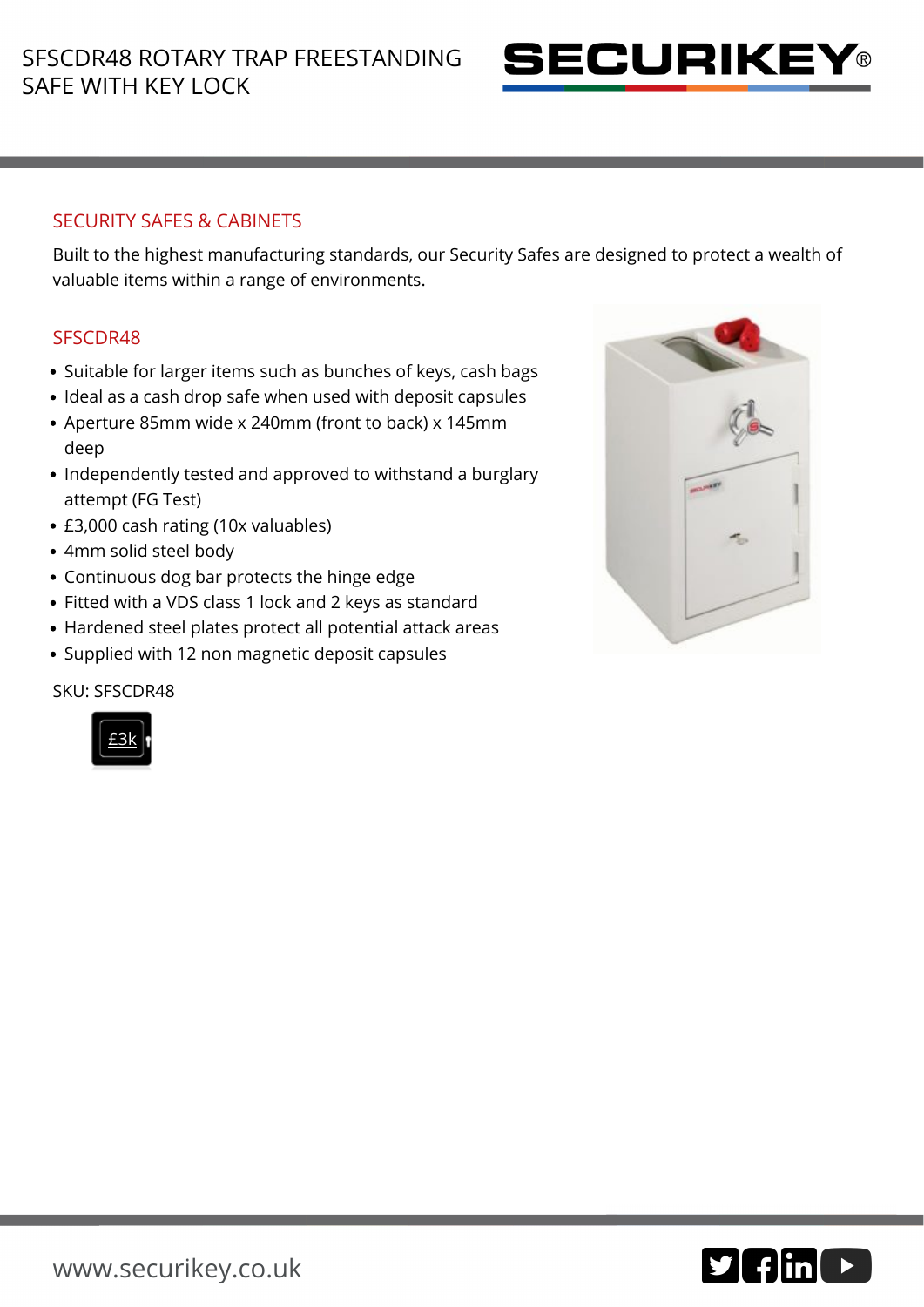

### ADDITIONAL INFORMATION

| Weight                 | 42.000 kg                                                                                                                       |
|------------------------|---------------------------------------------------------------------------------------------------------------------------------|
| <b>Dimensions</b>      | 480 (H) x 320 (W) x 320 (D) mm                                                                                                  |
| <b>Cash Rating</b>     | £3,000                                                                                                                          |
| <b>Locking Options</b> | B – 3/4 Wheel Mechanical Combination, C – REVO A, G – Wittkopp Primor 2000, I – La<br>Gard 39E, K - La Gard 66E, L - Safe Logic |
| Certificate            | BYGGFORSH Norwegian Insurance Approval                                                                                          |

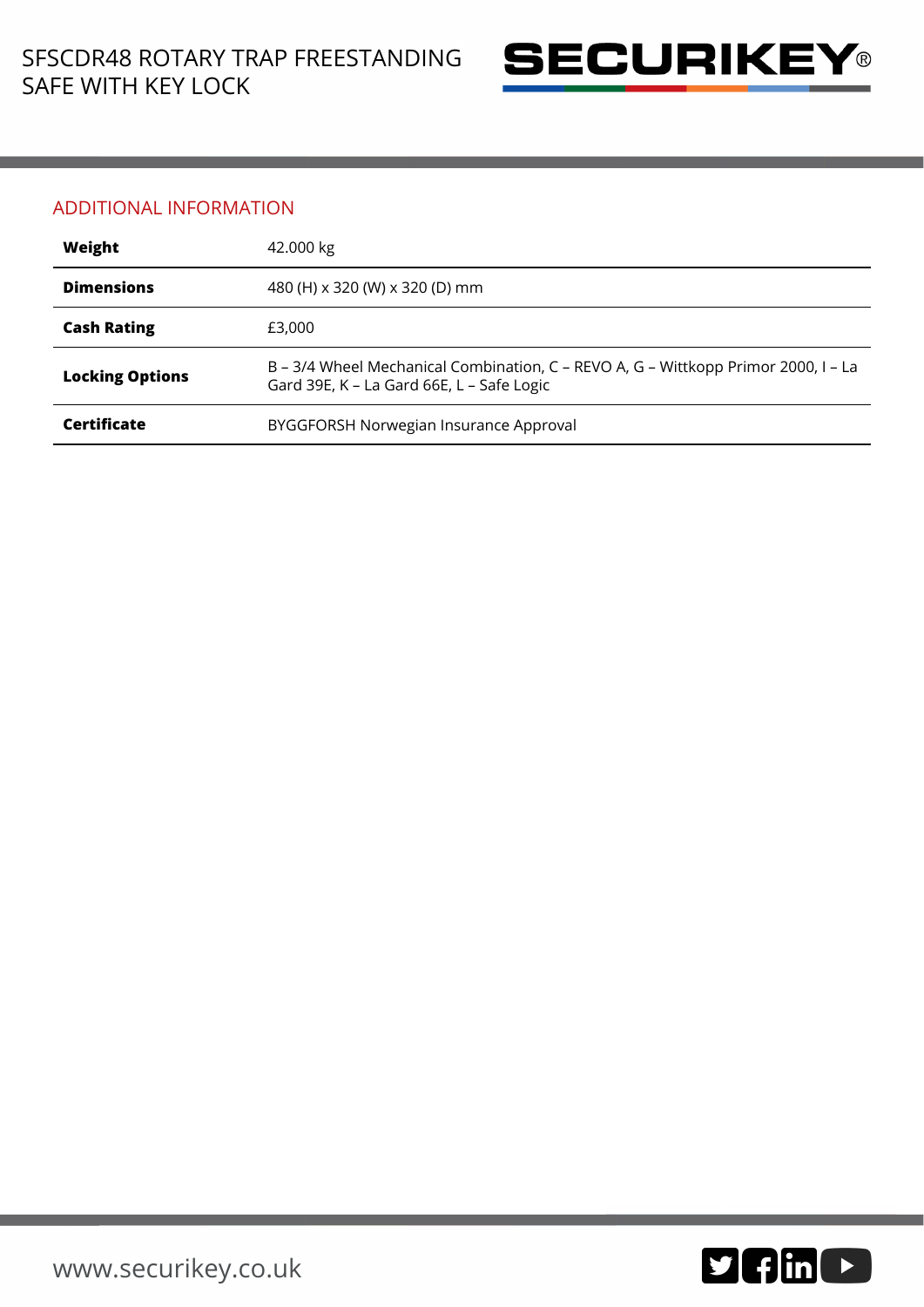

# SFSCDR48 ROTARY TRAP FREESTANDING SAFE WITH KEY LOCK IMAGES



Non-Magnetic Deposit Capsule